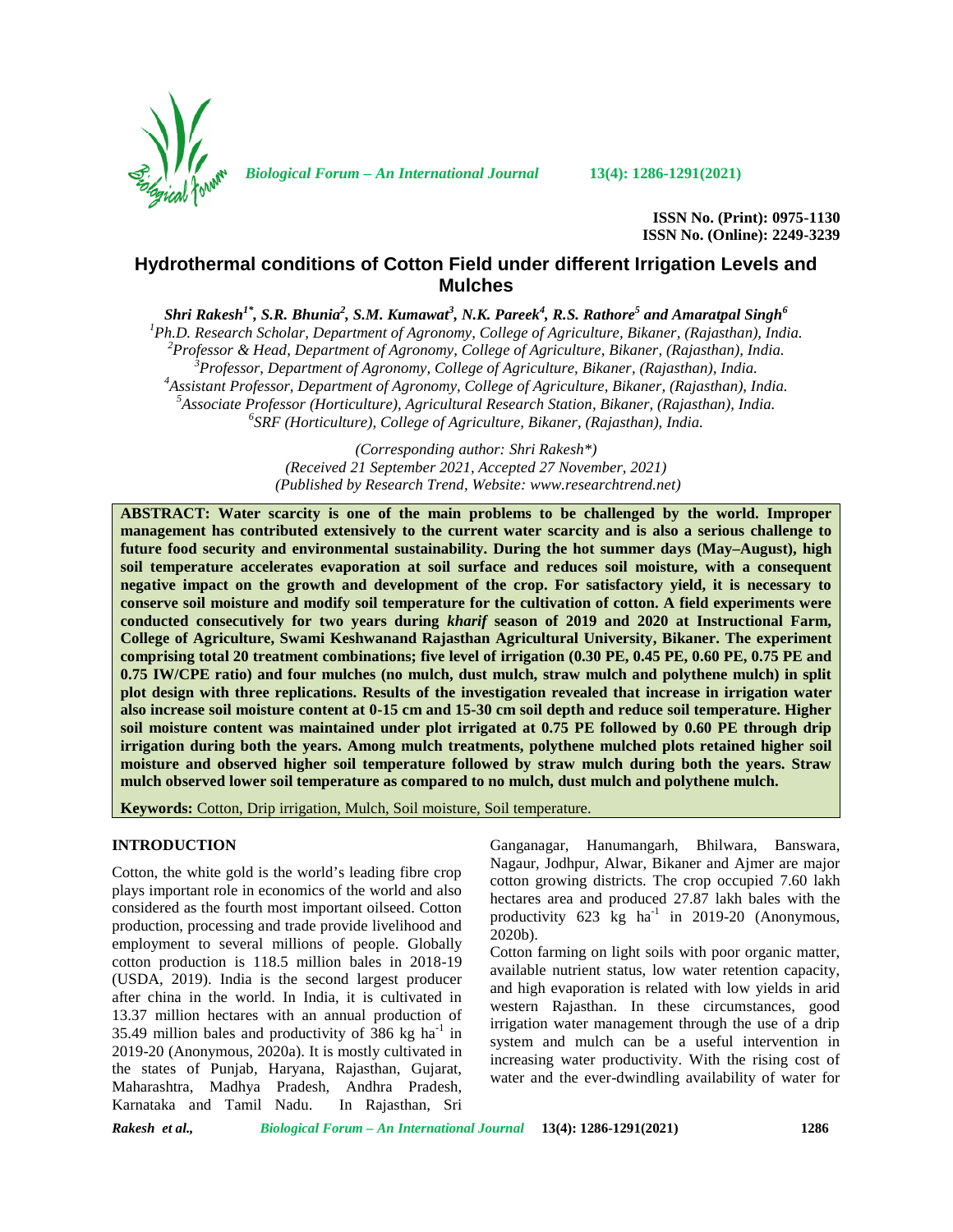crops, obtaining optimum crop growth and yield per unit of applied water has become more crucial.

Agricultural management strategies can affect the hydrothermal properties of the soil and change the features of the soil surface. Irrigation, for example, is the most essential factor in increasing crop growth and yield. However, due to rising human needs, water supply is unequal and insufficient (Wu and Cosgrove, 2000). There has been a renewed interest in enhancing water productivity as concerns about the use of restricted water resources have grown (Tennakoon and Milroy, 2003). Irrigation water management could be improved by increasing irrigation efficiency (Hou *et al.,* 2007). Drip irrigation is growing more popular around the world as a result of the controlled irrigation rate that meets the needs of a crop at all stages of growth (Mmolawa and Or, 2000). Adoption of drip irrigation technology in combination with mulch has the potential to conserve soil water, boost crop yields, and reduce soil temperature (Luo *et al.,* 2013).

Mulching has been shown to affect soil temperature and moisture content, as well as crop output (Li *et al.,* 1999, Acharya *et al.,* 2005, Ramalan and Nwokeocha, 2000; Li *et al.,* 2001). One of the most critical soil factors impacting cotton growth and development is soil temperature. Mauney (1986) suggested that all processes squaring, blossoming and boll initiation, maturation and boll opening are temperature sensitive. Crop development is slowed and fruiting abortion occurs as a result of high temperatures. Cotton grows best at temperatures between 20 and 30°C (Reddy *et al.* 1991), but it may also be grown at temps above 40 °C. Crop growth is harmed by prolonged severe temperatures. Mulching has the potential to improve crop growth, productivity, and soil water conservation by lowering soil temperature. Straw mulching reduce soil disturbance and increase residue accumulation at the soil surface, they can conserve soil water and reduce temperature (Baumhardt and Jones, 2002; Zhang *et al.,* 2009). In agriculture, soil mulching with plastic film  $F$ has been widely used to reduce water loss and regulate soil temperature more evenly (Zhang *et al.,* 2005). However, the harmful effects of high temperatures can be mitigated by mulching with appropriate materials (Kader *et al.,* 2017). According to Zong *et al.* (2020), soil moisture was considerably lower (31.74%) in the no mulch condition than in the polythene mulch treatment. Meanwhile, soil temperature was greater (4.12%) in the polythene mulch treatment than no mulch.

There Although several studies have examined the beneficial effects of irrigation and mulching management in rain-fed farming systems (Wang *et al.,* 2001; Zhang *et al.,* 2005; Zhang *et al.,* 2009), the majority of these studies have focused on a single field water management practice; few studies have focused

on farmlands with a variety of field management practices. We wanted to see how irrigation and mulching affected soil moisture (at depths of 0–15 cm and 15–30 cm) and soil temperature (at depths of 0–10 cm) in the upper soil layer.

# **MATERIALS AND METHODS**

The field experiments were conducted at Instructional Farm, College of Agriculture, Swami Keshwanand Rajasthan Agricultural University, Bikaner, Rajasthan, India  $(28^{\circ}$  01 N latitude and  $73^{\circ}22 \text{ E}$  longitude at an altitude of 235 meters above mean sea level) during *kharif* season of 2019 and 2020. The soil of experimental field was loamy-sand, alkaline in reaction (pH 8.4 & 8.5) having 103.5 & 101.3 kg ha<sup>-1</sup> available N (Alkaline permanganate method, Subbiah and Asija, 1956), low level of available phosphorus of 15.1 & 15.4 kg ha-1 (Olsen's method , Olsen *et al*., 1954) and medium in available potassium of 173.7 & 172.5 kg  $ha^{-1}$  (Flame photometric method, Metson, 1956) in 0-15 cm soil depth at the start of the both experiments. The experiment comprising total 20 treatment combinations; five level of irrigation (0.30 PE, 0.45 PE, 0.60 PE, 0.75 PE through drip irrigation on alternative day and 0.75 IW/CPE ratio through surface irrigation) and four mulches (no mulch, dust mulch, straw mulch and polythene mulch) in split plot design with three replications. Cotton variety 'RCH-650 BG-II' was sown on 23.05.2019 and 24.05.2020 with using 1.8 kg seed ha<sup>-1</sup> at the spacing of  $100 \times 60$  cm. All the recommended package of practices was followed to raise the crop.

#### *A. Soil moisture content*

Moisture content of 0-15 and 15-30 cm profile layers was determined at 60 and 120 DAS by thermo gravimetric method. Moisture storage in different soil layers was computed as follows:

Moisture (per cent)  $=$ 

$$
\frac{\text{Fresh weight (g)} - \text{Dry weight (g)}}{\text{Dry weight (g)}} \times 100
$$

# *B. Soil temperature*

Soil temperature was measured with the help of mercury in glass thermometer (soil thermometer) placed at 10 cm depth from all the replications at 14.30 hours at 60 and 120 DAS.

#### *C. Water use (field)*

Data regarding water use in field presented in table 1 showed that in 2019, 2020 as well as on pooled mean basis, highest water use of 1232.0, 1096.5 and 1164.3 mm was recorded with 0.75 PE and lowest water use of 658.9, 571.9 and 615.4 mm was recorded with  $level$  of  $0.30$  PE, respectively.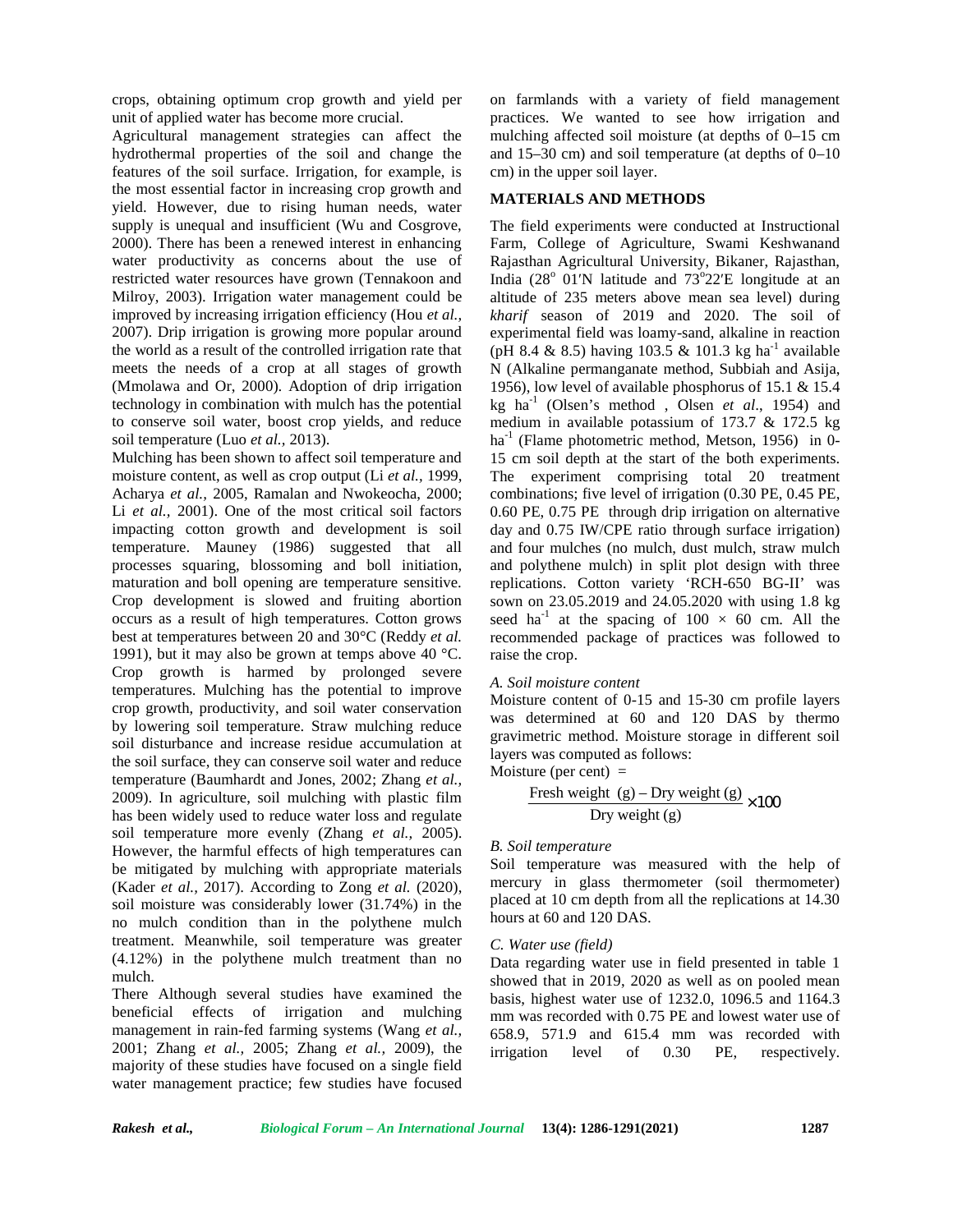

**Fig. 1.** Water use under dirrerent irrigation levels.

### **RESULTS AND DISCUSSION**

# *A. Soil moisture content*

Soil moisture content increased with increasing level of irrigation and soil depth (Table 1). Plot irrigated with 0.75 PE retained higher soil moisture at 0-15 and 15-30 cm soil depth at 60 and 120 DAS over 0.30, 0.45 and 0.60 PE during both the years. At 60 DAS plot irrigated at 0.75 PE retained higher soil moisture of 10.57 per cent at 0-15 cm and 10.71 per cent at 15-30 cm soil depth, which was higher over 0.30, 0.45 and 0.60 PE on mean basis. At 120 DAS plot irrigated at 0.75 PE retained higher soil moisture of 10.94 per cent at 0-15 cm and 11.20 per cent at 15-30 cm soil depth, which was higher over 0.30, 0.45 and 0.60 PE on mean basis. Increase in soil moisture at higher irrigation level due to optimum soil moisture maintained by regular irrigation. In contrast, at lower levels of irrigation low quantity of water applied that evaporated into atmosphere and absorbed by plant rapidly which led to low soil moisture. Hallikeri (2008) reported that irrigation at 0.8 (19.4 and 21.7 per cent) and 0.6 (19.3 and 21 per cent) IW/CPE ratio recorded higher soil moisture content at 30 cm soil depth at 90 DAS and at harvest, respectively over 0.4 IW/CPE ratio (17.1 per cent). Results corroborated with the findings of Das (2014) and Wheeler *et al.* (2020). Among mulch treatments, mulched plots retained higher soil moisture than no mulch at 60 and 120 DAS during both the years. Among mulching, polythene mulched plot retained maximum soil moisture at 0-15 and 15 -30 cm soil depth as compared to dust mulch and straw mulch. At 60 DAS polythene mulched plot retained 10.83 per cent and 10.94 per cent higher soil moisture at 0-15 cm and

15-30 cm soil depth, which was higher over no mulch, dust mulch and straw mulch, respectively. At 120 DAS polythene mulched plot retained higher soil moisture of 10.49 per cent at 0-15 cm and 11.63 per cent at 15-30 cm soil depth, which was higher over no mulch, dust mulch and straw mulch. The beneficial effects of mulching in the surface soil can be explained through reducing water loss through evaporation as crop residues at the soil surface shaded the soil (Huang *et al.,* 2005) and served as a vapor barrier against moisture losses from the soil (Mulumba and Lal, 2008). Sauer *et al.* (1996) found that the presence of crop residues on the surface reduced soil water evaporation by 34-50%. Mukherjee *et al.,* (2010) observed that actual evapotranspiration rate was  $1.82$  mm day $^{-1}$  that declined by 31% with residues mulch.

# *B. Soil temperature*

**Effect of irrigation levels.** Data presented in Table 2 indicated that soil temperature significantly influenced due to irrigation levels and mulches during both the years. Soil temperature from 10 cm soil depth in each treatment was recorded at 14:30 hours at 60 and 120 DAS. Increasing level of drip irrigation favorably decreased the soil temperature throughout the growing season. It was observed that maximum soil temperature was observed under 0.30 PE followed by 0.75 IW/CPE ratio, 0.45 and 0.60 PE. Minimum soil temperature was observed at 0.75 PE during both the years. The cooling effect of drip irrigation is related to the average daily soil temperature, with large extent of temperature reduction occurred on days when the soil was warmer. Results corroborated with the previous findings of Das (2014) and Wheeler *et al.* (2020).

*Rakesh et al., Biological Forum – An International Journal* **13(4): 1286-1291(2021) 1288**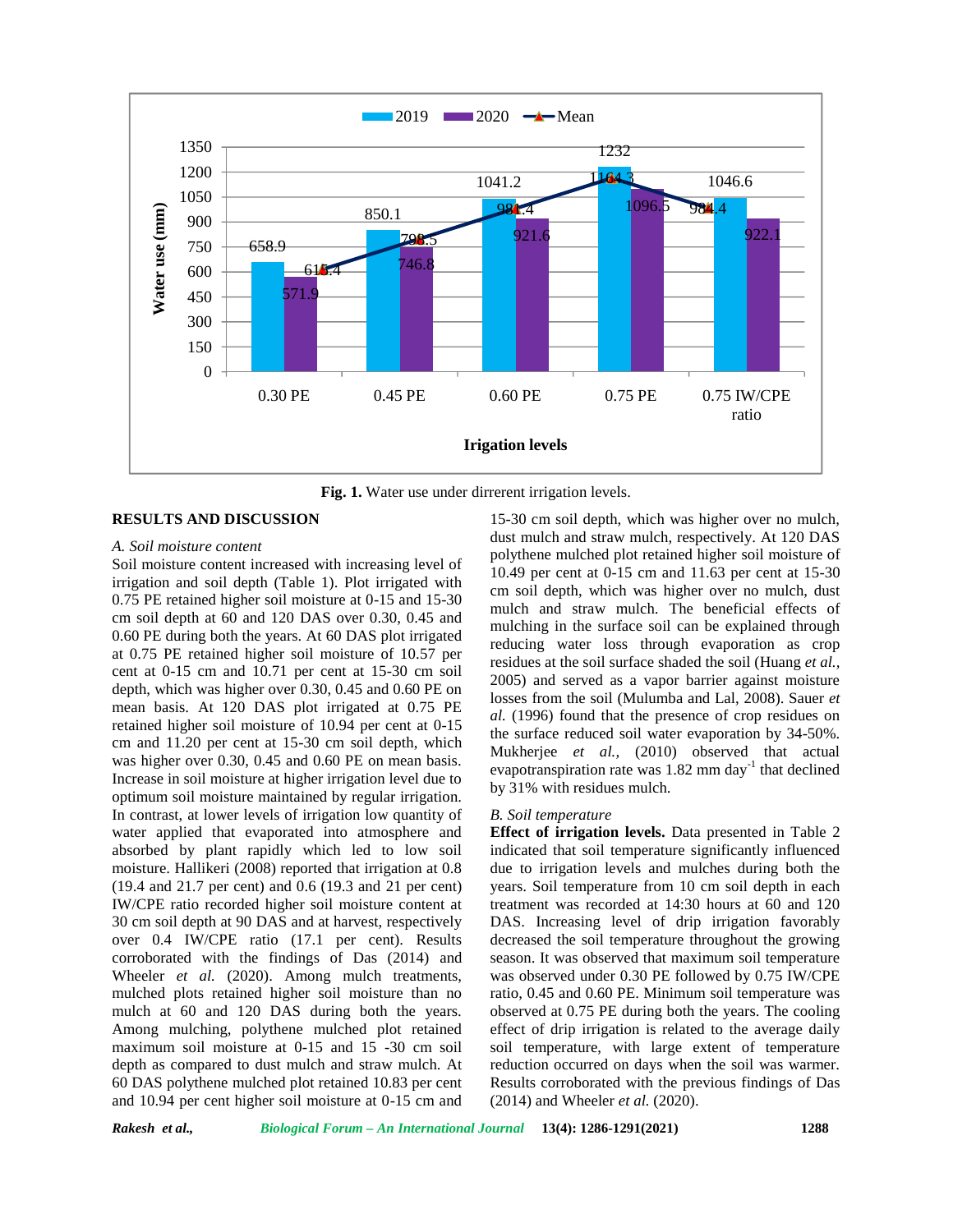| <b>Treatments</b>        | Soil moisture content (per cent) |                   |       |       |                         |       |                |                 |       |       |                    |       |  |
|--------------------------|----------------------------------|-------------------|-------|-------|-------------------------|-------|----------------|-----------------|-------|-------|--------------------|-------|--|
|                          | <b>60 DAS</b>                    |                   |       |       |                         |       | <b>120 DAS</b> |                 |       |       |                    |       |  |
|                          |                                  | $0 - 15$ cm depth |       |       | $15 - 30$ cm soil depth |       |                | $0-15$ cm depth |       |       | $15 - 30$ cm depth |       |  |
|                          | 2019                             | 2020              | Mean  | 2019  | 2020                    | Mean  | 2019           | 2020            | Mean  | 2019  | 2020               | Mean  |  |
| <b>Irrigation levels</b> |                                  |                   |       |       |                         |       |                |                 |       |       |                    |       |  |
| 0.30 PE                  | 5.84                             | 5.73              | 5.79  | 6.30  | 6.34                    | 6.32  | 7.86           | 7.68            | 7.77  | 6.27  | 6.20               | 6.24  |  |
| 0.45 PE                  | 7.72                             | 7.90              | 7.81  | 8.94  | 8.96                    | 8.95  | 8.17           | 8.27            | 8.22  | 7.14  | 7.01               | 7.08  |  |
| 0.60 PE                  | 9.42                             | 9.02              | 9.22  | 10.34 | 10.23                   | 10.29 | 9.26           | 9.44            | 9.35  | 10.11 | 10.52              | 10.31 |  |
| 0.75 PE                  | 10.46                            | 10.68             | 10.57 | 10.66 | 10.77                   | 10.71 | 10.95          | 10.92           | 10.94 | 11.17 | 11.22              | 11.20 |  |
| <b>Mulches</b>           |                                  |                   |       |       |                         |       |                |                 |       |       |                    |       |  |
| No mulch                 | 6.74                             | 6.94              | 6.84  | 7.86  | 7.68                    | 7.77  | 7.48           | 7.61            | 7.54  | 8.66  | 8.10               | 8.38  |  |
| Dust mulch               | 7.01                             | 7.14              | 7.07  | 8.17  | 8.27                    | 8.22  | 7.55           | 7.74            | 7.65  | 8.79  | 8.15               | 8.47  |  |
| Straw mulch              | 8.71                             | 8.56              | 8.64  | 9.26  | 9.44                    | 9.35  | 8.85           | 8.76            | 8.80  | 10.87 | 10.83              | 10.85 |  |
| Polythene mulch          | 10.98                            | 10.69             | 10.83 | 10.95 | 10.92                   | 10.94 | 10.63          | 10.36           | 10.49 | 11.37 | 11.88              | 11.63 |  |

**Table 1: Effect of irrigation levels and mulches on soil moisture content under drip system.**



**Fig. 2.** Effect of irrigation levels and mulches on soil moisture content under drip system.

Soil temperature influenced due to mulch treatments during both the years. Soil temperature from 10 cm soil depth in each treatment was recorded at 14:30 hours at 60 and 120 DAS. Application of mulch favorably affected the soil temperature throughout the growing season. It was observed that maximum soil temperature was observed under polythene mulch followed by dust mulch and no mulch. Soil temperature lowered down by the straw mulch application. Straw mulch (36.4, 36.6 and 36.5°C at 60 DAS and 35.2, 35.4 and 35.3 °C at 120 DAS) lowered the soil temperature by 4.6, 5.4 and 5.0 °C at 60 DAS and 5.7, 6.1 and 5.9°C at 120 DAS as compared to no mulch, dust mulch and polythene

mulch, respectively. Maximum soil temperature was 43.4, 44.7 and 44.1°C at 60 DAS and 43.5, 44.6 and 44.0°C at 120 DAS under polythene mulch plots whereas, 41.0, 42.0, 41.5°C at 60 and 40.9, 41.5 and 41.2°C at 120 DAS in no mulch plots during both the years and mean basis. Increase in soil temperature under polythene mulch and minimum soil temperature under straw mulch had been also reported by Tariq *et al.* (2016). These findings confirmed with Diaz-Perez *et al*. (2002), Sinkevigiene *etal.* (2009) and Das *et al.* (2015). Further, Kumar and Dey (2012) found that hay mulch is more effective than black polythene mulch in lowering maximum soil temperature. Kader *et al.*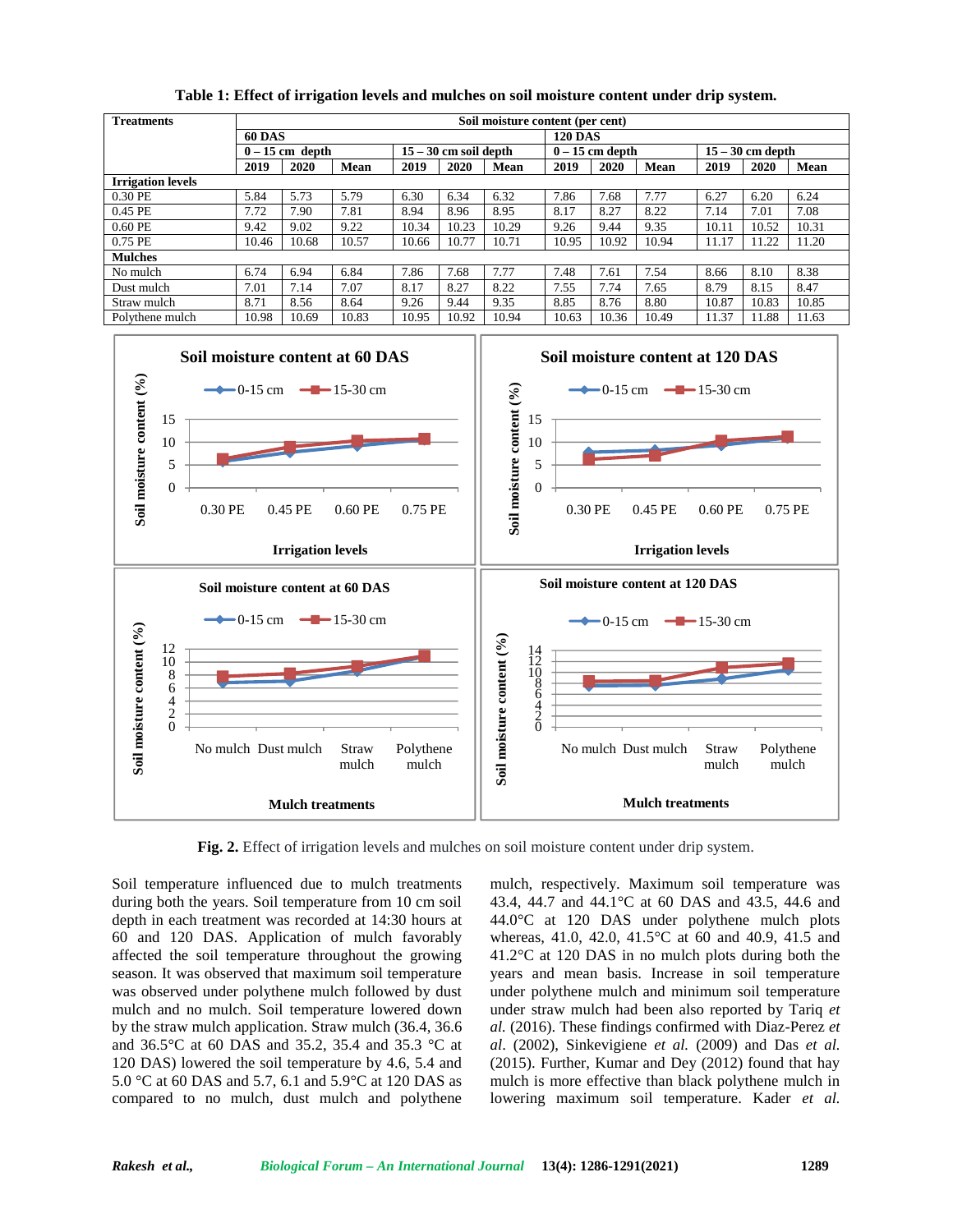(2019) analyzed that mulches conserved the soil moisture and maintained soil temperature. Sekhon *et al.* (2008) reported that straw mulch lowered maximum temperature up to 8.9°C. Daiya *et al.* (2007) also observed that application of straw mulch reduced soil temperature.

|                   | Soil temperature $(^{\circ}C)$ at 10 cm soil depth |               |                          |                |      |             |  |  |  |  |
|-------------------|----------------------------------------------------|---------------|--------------------------|----------------|------|-------------|--|--|--|--|
| <b>Treatments</b> |                                                    | <b>60 DAS</b> |                          | <b>120 DAS</b> |      |             |  |  |  |  |
|                   | 2019                                               | 2020          | <b>Mean</b>              | 2019           | 2020 | <b>Mean</b> |  |  |  |  |
|                   |                                                    |               | <b>Irrigation levels</b> |                |      |             |  |  |  |  |
| $0.30$ PE         | 42.6                                               | 43.7          | 43.2                     | 42.8           | 43.5 | 43.2        |  |  |  |  |
| 0.45 PE           | 40.9                                               | 41.8          | 41.3                     | 40.2           | 41.2 | 40.7        |  |  |  |  |
| 0.60 PE           | 38.4                                               | 39.0          | 38.7                     | 37.8           | 38.2 | 38.0        |  |  |  |  |
| 0.75 PE           | 37.3                                               | 37.9          | 37.6                     | 36.3           | 36.7 | 36.5        |  |  |  |  |
| 0.75 IW/CPE ratio | 40.8                                               | 41.7          | 41.3                     | 40.5           | 41.3 | 40.9        |  |  |  |  |
|                   |                                                    |               | <b>Mulches</b>           |                |      |             |  |  |  |  |
| No mulch          | 41.0                                               | 42.0          | 41.5                     | 40.9           | 41.5 | 41.2        |  |  |  |  |
| Dust mulch        | 39.2                                               | 39.9          | 39.6                     | 38.6           | 39.2 | 38.9        |  |  |  |  |
| Straw mulch       | 36.4                                               | 36.6          | 36.5                     | 35.2           | 35.4 | 35.3        |  |  |  |  |
| Polythene mulch   | 43.4                                               | 44.7          | 44.1                     | 43.5           | 44.6 | 44.0        |  |  |  |  |

**Table 2: Effect of irrigation levels and mulches on soil temperature.**

# **CONCLUSION**

On the basis of present experiments, it may be concluded that cotton crop irrigated at 0.60 PE through drip irrigation and mulched with straw retained higher soil moisture and lowered soil temperature.

**Acknowledgments.** The authors gratefully acknowledge the Department of Agronomy, College of Agriculture, Swami Keshwanand Rajasthan Agricultural University, Bikaner for facility support during the research. **Conflict of Interest.** None.

#### **REFERENCES**

- Acharya, C. L., Hati, K. M., Bandyopadhyay, K. K. (2005). Mulches. In: Hillel, D, Rosenzweig, C., Pawlson, D.S., Scow, K.M., Sorger, M.J., Sparks, D.L., Hatfield, J. Editors, *Encyclopedia of Soils in the Environment, Elsevier Publication,* pp. 521-532.
- Anonymous (2020a). Pocket Book of Agricultural Statistics, Ministry of Agriculture & Farmers Welfare Department of Agriculture, Cooperation & Farmers Welfare Directorate of Economics & Statistics New Delhi- 110001.
- Anonymous (2020b). Directorate of Agriculture, Pant Krishi Bhawan, Jaipur, Rajasthan – 302005.
- Baumhardt, R. L., Jones, O. R. (2002). Residue management and tillage effects on soil-water storage and grain yield of dryland wheat and sorghum for a clay loam in Texas. *Soil Tillage Research*, *68*: 71-82.
- Daiya, R., Ingwesen, J. and Streck, T. (2007). The effect of mulching and tillage on the water and temperature regime of a loess soil: Experimental finding and modeling. *Soil Tillage Research*, *96*: 52-63.
- Das, T. K. Singh, C. B. and Mukhopadhyay, R. (2015). Effect of straw mulch, irrigation and land configuration on soil hydrothermal regime under Bt cotton (*Gossypium hirsutum* L.). *Ecology, Environmental and Conservation*, *21*: S135-S139.
- Das, T. K., Bhattacharyya, R., Sudhishri, S., Sharma, A. R., Saharawat, Y. S., Bandyopadhyay, K.K., Sepat, S., Bana, R. S., Aggarwal, P., Sharma, R. K., Bhatia, A. Singh, G. Datta, S. P., Kar, A., Singh, B. Singh, P., Pathak, H., Vyas, A. K. and Jat, M. L. (2014). Conservation agriculture in irrigated cotton – wheat system of the western Indo-Gangetic Plains: crop and water productivity and economic profitability. *Field Crops Research, 158*: 24–33.
- Diaz-Perez, J. C., Granberry, D., Bertrand, D. and Giddings, D. (2002). Tomato plant growth during establishment as affected by root zone temperature under colored mulches, "in Proceedings of the XXVI International Horticultural Congress: Issues and Advances in Transplant Production and Stand Establishment Research, Toronto, USA, *631*: 119–124.
- Hallikeri, S. S. (2008). Effect of sowing time, nitrogen and irrigation levels on yield, fibre quality and cry protein concentration in Bt. Cotton. Ph.D. Thesis, University of Agricultural Sciences, Dharwad, Karnataka.
- Hou, Z. A., Li, P. F., Li, B. G., Gong, J. and Wang, Y. N. (2007). Effects of fertigation scheme on N uptake and N use efficiency in cotton. *Plant Soil, 290*: 115–126.
- Huang, Y., Chen, L., Fu, B., Huang, Z., and Gong, J. (2005). The wheat yields and water-use efficiency in the Loess Plateau: straw mulch and irrigation effects. *Agricultural Water Management, 72*: 209–222.
- Kader, M. A. Senge, M. Mojid, M. A. and Ito, K. (2017). Recent advances in mulching materials and methods for modifying soil environment. *Soil and Tillage Research*, *168*: 155-166.
- Kader, M. A., Singha, A., Begum, M. A., Jewel, A., Khan, F. H. and Khan, N. I. (2019) Mulching as water-saving technique in dry land agriculture. *Bulletin of the National Research Centre. 43*: 1–6.
- Kumar, S. and Dey, P. (2012). Influence of soil hydrothermal environment, irrigation regime, and different mulches on the growth and fruit quality of strawberry (*Fragaria ananassa* L.) plants in a sub-temperate climate. *Journal of Horticultural Science and Biotechnology*, *87*(4): 374–380.